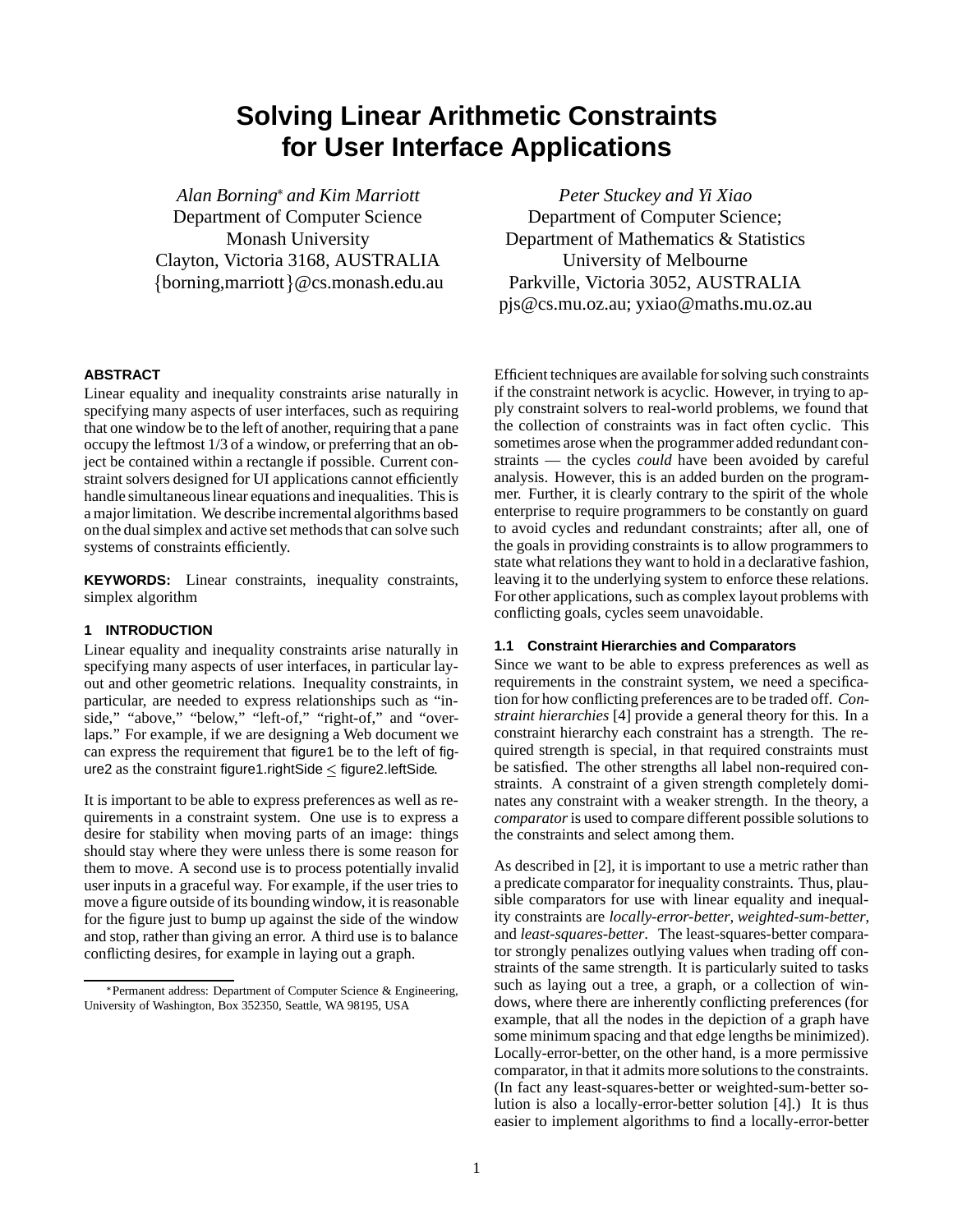solution, and in particular to design hybrid algorithms that include subsolvers for simultaneous equations and inequalities and also subsolvers for nonnumeric constraints [3]. Since each of these different comparators is preferable in certain situations we give algorithms for each.

### **1.2 Adapting the Simplex Algorithm**

Linear programming is concerned with solving the following problem. Consider a collection of  $n$  real-valued variables  $x_1, \ldots, x_n$ , each of which is constrained to be nonnegative:  $x_i \geq 0$  for  $1 \leq i \leq n$ . There are m linear equality or inequality constraints over the  $x_i$ , each of the form

 $a_1x_1 + \ldots + a_nx_n = b,$ 

 $a_1x_1 + \ldots + a_nx_n \leq b$ , or

 $a_1x_1 + \ldots + a_nx_n \geq b.$ 

Given these constraints, we wish to find values for the  $x_i$  that minimizes (or maximizes) the value of the *objective function*  $c + d_1x_1 + \ldots + d_nx_n$ .

This problem has been heavily studied for the past 50 years. The most commonly used algorithm for solving it is the simplex algorithm, developed by Dantzig in the 1940s, and there are now numerous variations of it. Unfortunately, however, existing implementations of the simplex are not really suitable for UI applications.

The principal issue is incrementality. In UI applications, we need to solve similar problems repeatedly, rather than solving a single problem once, and to achieve interactive response times, very fast incremental algorithms are needed. There are two cases. First, when moving an object with a mouse or other input device, we typically represent this interaction as a one-way constraint relating the mouse position to the desired  $x$  and  $y$  coordinates of a part of the figure. For this case we must resatisfy the same collection of constraints, differing only in the mouse location, each time the screen is refreshed. Second, when editing an object we may add or remove constraints and other parts, and we would like to make these operations fast, by reusing as much of the previous solution as possible. The performance requirements are considerably more stringent for the first case than the second.

Another issue is defining a suitable objective function. The objective function in the standard simplex algorithm must be a linear expression; but the objective functions for the locally-error-better, weighted-sum-better, and least-squaresbetter comparators are all non-linear. Fortunately techniques have been developed in the operations research community for handling these cases, which we adopt here. For the first two comparators, the objective functions are "almost linear," while the third comparator gives rise to a quadratic optimization problem.

Finally, a third issue is accommodating variables that may take on both positive and negative values, which in general is the case in UI applications. (The standard simplex algorithm requires all variables to be non-negative.) Here we adopt efficient techniques developed for implementing constraint logic programming languages.

#### **1.3 Overview**

We present algorithms for incrementally solving linear equality and inequality constraints for the three different compara-

tors described above. In Section 2.1 we give algorithms for incrementally adding and deleting required constraints with restricted and unrestricted variables from a system of constraints kept in *augmented simplex form*, a type of solved form. In Section 3.1 we give an algorithm, Cassowary, based on the dual simplex, for incrementally solving hierarchies of constraints using the locally-error-better or weighted-sumbetter comparators when a constraint is added or an object is moved, while in Section 4 we give an algorithm, QOCA, based on the active set method, for incrementally solving hierarchies of constraints using the least-squares-better comparator.

Both of our algorithms have been implemented, Cassowary in Smalltalk and QOCA in C++. They perform surprisingly well, and a summary of our results is given in Section 5. The QOCA implementation is considerably more sophisticated and has much better performance than the current version of Cassowary. However, QOCA is inherently a more complex algorithm, and re-implementing it with a comparable level of performance would be a daunting task. In contrast, Cassowary is straightforward, and a reimplementation based on this paper is more reasonable, given a knowledge of the simplex algorithm. A companion technical report [6] gives additional details for both algorithms.

## **1.4 Related Work**

There is a long history of using constraints in user interfaces and interactive systems, beginning with Ivan Sutherland's pioneering Sketchpad system [20]. Most of the current systems use one-way constraints (e.g. [13, 17]), or local propagation algorithms for acyclic collections of multi-way constraints (e.g. [19, 21]). Indigo [2] handles acyclic collections of inequality constraints, but not cycles (simultaneous equations and inequalities). UI systems that handle simultaneous linear equations include DETAIL [12] and Ultraviolet [3]. A number of researchers (including the first author) have experimented with a straightforward use of a simplex package in a UI constraint solver, but the speed was not satisfactory for interactive use. An earlier version of QOCA is described in references [10] and [11]. These earlier descriptions, however, do not give any details of the algorithm, although the incremental deletion algorithm is described in [14]. The current implementation is much improved, in particular through the use of the active set method described in Section 4.1.

Baraff [1] describes a quadratic optimization algorithm for solving linear constraints that arise in modelling physical systems. Finally, much of the work on constraint solvers has been in the logic programming and constraint logic programming communities. Current constraint logic programming languages such as  $CLP(\mathcal{R})$  [15] include efficient solvers for linear equalities and inequalities. (See [16] for a survey.) However, these solvers use a refinement model of computation, in which the values determined for variables are successively refined as the computation progresses, but there is no notion as such of state and change. As a result, these systems are not so well suited for building interactive graphical applications.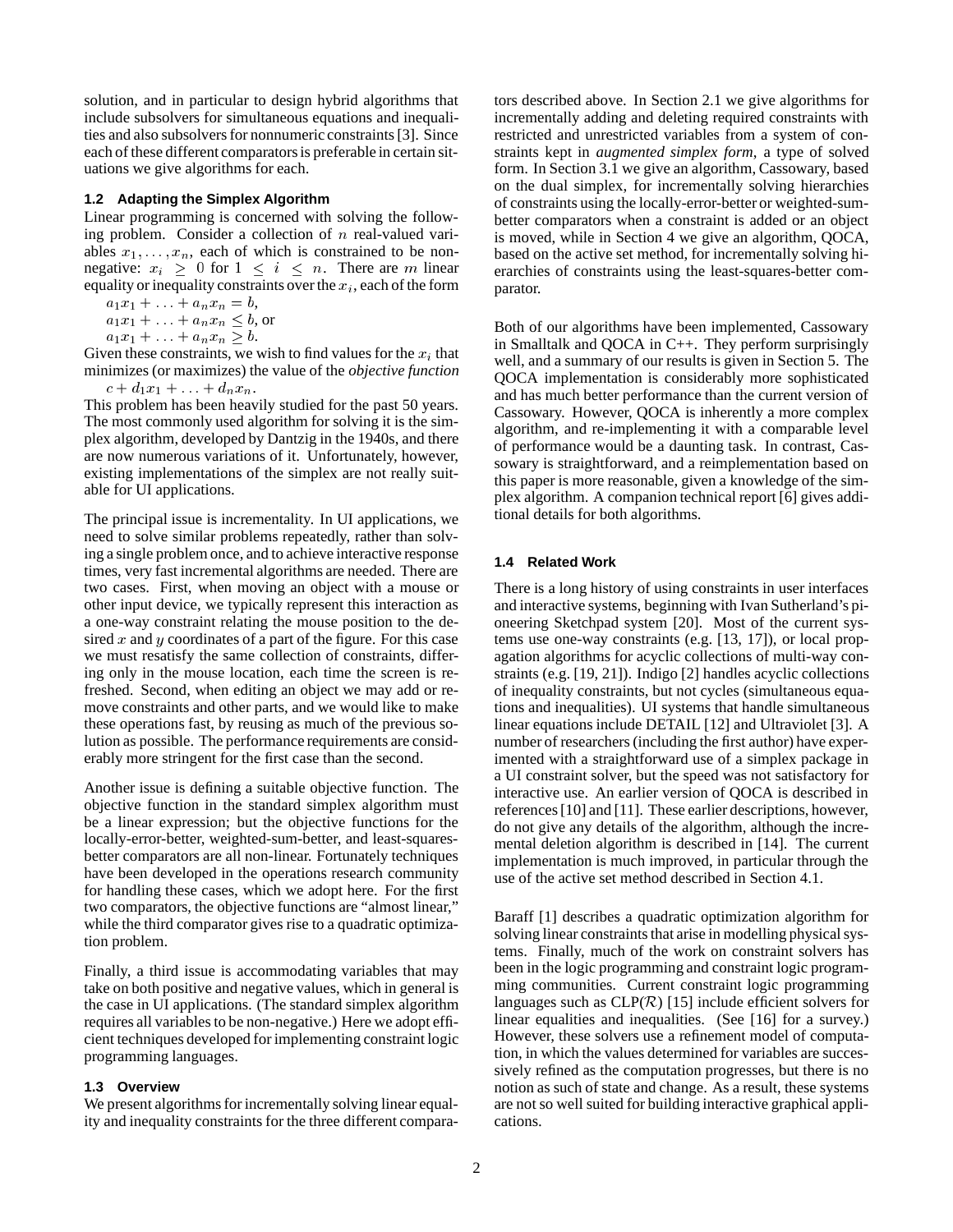#### **2 INCREMENTAL SIMPLEX**

As you see, the subject of linear programming is surrounded by notational and terminological thickets. Both of these thorny defenses are lovingly cultivated by a coterie of stern acolytes who have devoted themselves to the field. Actually, the basic ideas of linear programming are quite simple. – *Numerical Recipes*, [18, page 424]

We now describe an incremental version of the simplex algorithm, adapted to the task at hand. In the description we use a running example, illustrated by the diagram in Figure 1.



Figure 1: Simple constrained picture

The constraints on the variables in Figure 1 are as follows:  $x_m$  is constrained to be the midpoint of the line from  $x_l$  to  $x_r$ , and  $x_l$  is constrained to be at least 10 to the left of  $x_r$ . All variables must lie in the range 0 to 100. Since  $x_l < x_m < x_r$ in any solution, we simplify the problem by removing the redundant bounds constraints. However, even with these simplifications the resulting constraints have a cyclic constraint graph, and cannot be handled by methods such as Indigo.

We can represent this using the constraints

$$
2x_m = x_l + x_r
$$
  
\n
$$
x_l + 10 \leq x_r
$$
  
\n
$$
x_r \leq 100
$$
  
\n
$$
0 \leq x_l
$$

Now suppose we wish to minimize the distance between  $x_m$ and  $x_l$  or in other words, minimize  $x_m - x_l$ .

## **2.1 Augmented Simplex Form**

An optimization problem is in *augmented simplex form* if constraint C has the form  $C_U \wedge C_S \wedge C_I$ , where  $C_U$  and  $C_S$  are conjunctions of linear arithmetic equations and  $C_I$  is  $\bigwedge \{x \geq 0 \mid x \text{ is a variable in } C_S\}$ , and the objective function f is a linear expression over variables in  $C_S$ . The simplex algorithm does not itself handle variables that may take negative values (so-called *unrestricted variables*), and imposes a constraint  $x \geq 0$  on all variables occurring in its equations. Augmented simplex form allows us to handle unrestricted variables efficiently and simply; it was developed for implementing constraint logic programming languages [16], and we have adopted it here. Essentially it uses *two* tableaux rather than one. Equations containing at least one unrestricted variable will be placed in  $C_U$ , the unrestricted variable tableau while  $C_S$ , the simplex tableau, contains those equations in which all variables are constrained to be nonnegative. The simplex algorithm is used to determine an optimal solution for the equations in the simplex tableau, ignoring the unrestricted variable tableau for purposes of optimization. The equations in the unrestricted variable tableau are then used to determine values for its variables.

It is not difficult to write an arbitrary optimization problem over linear real equations and inequalities into augmented simplex form. The first step is to convert inequalities to equations. Each inequality of the form  $e \leq r$ , where e is a linear real expression and  $r$  is a number, can be replaced with  $e + s = r \wedge s \geq 0$  where s is a new non-negative *slack* variable.

For example, the constraints for Figure 1 can be written as

minimize 
$$
x_m - x_l
$$
 subject to

 $\cdots$   $\cdots$   $\cdots$   $\cdots$   $\cdots$  $\cdots$  ,  $\cdots$   $\cdots$   $\cdots$   $\cdots$   $\cdots$   $\cdots$ xr <sup>+</sup> s2 <sup>=</sup> <sup>100</sup>  $\sim$   $\sim$   $\sim$   $\sim$   $\sim$   $\sim$   $\sim$ 

We now separate the equalities into  $C_U$  and  $C_S$ . Initially all equations are in  $C_s$ . We separate out the unrestricted variables into  $C_U$  using Gauss-Jordan elimination. To do this, we select an equation in  $C_S$  containing an unrestricted variable u and remove the equation from  $C<sub>S</sub>$ . We then solve the equation for u, yielding a new equation  $u = e$  for some expression e. We then substitute  $e$  for all remaining occurrences of  $u$  in  $C_S$ ,  $C_U$ , and f, and place the equation  $u = e$  in  $C_U$ . The process is repeated until there are no more unrestricted variables in  $C<sub>S</sub>$ . In our example the third equation can be used to substitute  $100 - s_2$  for  $x_r$  and the first equation can be used to substitute  $50 + \frac{1}{2}x_l - \frac{1}{2}s_2$  for  $x_m$ , giving

minimize  $50 - \frac{1}{2}x_l - \frac{1}{2}s_2$  subject to

$$
\begin{array}{rcl}\nx_m & = & 50 + \frac{1}{2}x_l - \frac{1}{2}s_2 \\
x_r & = & 100 - s_2 \\
\hline\nx_l + 10 + s_1 & = & 100 - s_2 \\
0 & \leq & x_l, s_1, s_2\n\end{array}
$$

The tableau shows  $C_U$  above the horizontal line, and  $C_S$  and  $C_I$  below the horizontal line. From now on  $C_I$  will be omitted — any variable occurring below the horizontal line is implicitly constrained to be non-negative. The simplex method works by taking a an optimization problem in "basic feasible solved form" (a type of normal form) and repeatedly applying matrix operations to obtain new basic feasible solved forms. Once we have split the equations into  $C_U$  and  $C_S$  we can ignore  $C_U$  for purposes of optimization.

A augmented simplex form optimization problem is in *basic feasible solved form* if the equations are of the form

$$
x_0 = c + a_1 x_1 + \ldots + a_n x_n
$$

where the variable  $x_0$  does not occur in any other equation or in the objective function. If the equation is in  $C_S$ , c must be non-negative. However, there is no such restriction on the constants for the equations in  $C_U$ . In either case the variable  $x_0$  is said to be *basic* and the other variables in the equation are *parameters*. A problem in basic feasible solved form defines a *basic feasible solution*, which is obtained by setting each parametric variable to 0 and each basic variable to the value of the constant in the right-hand side.

For instance, the following constraint is in basic feasible solved form and is equivalent to the problem above.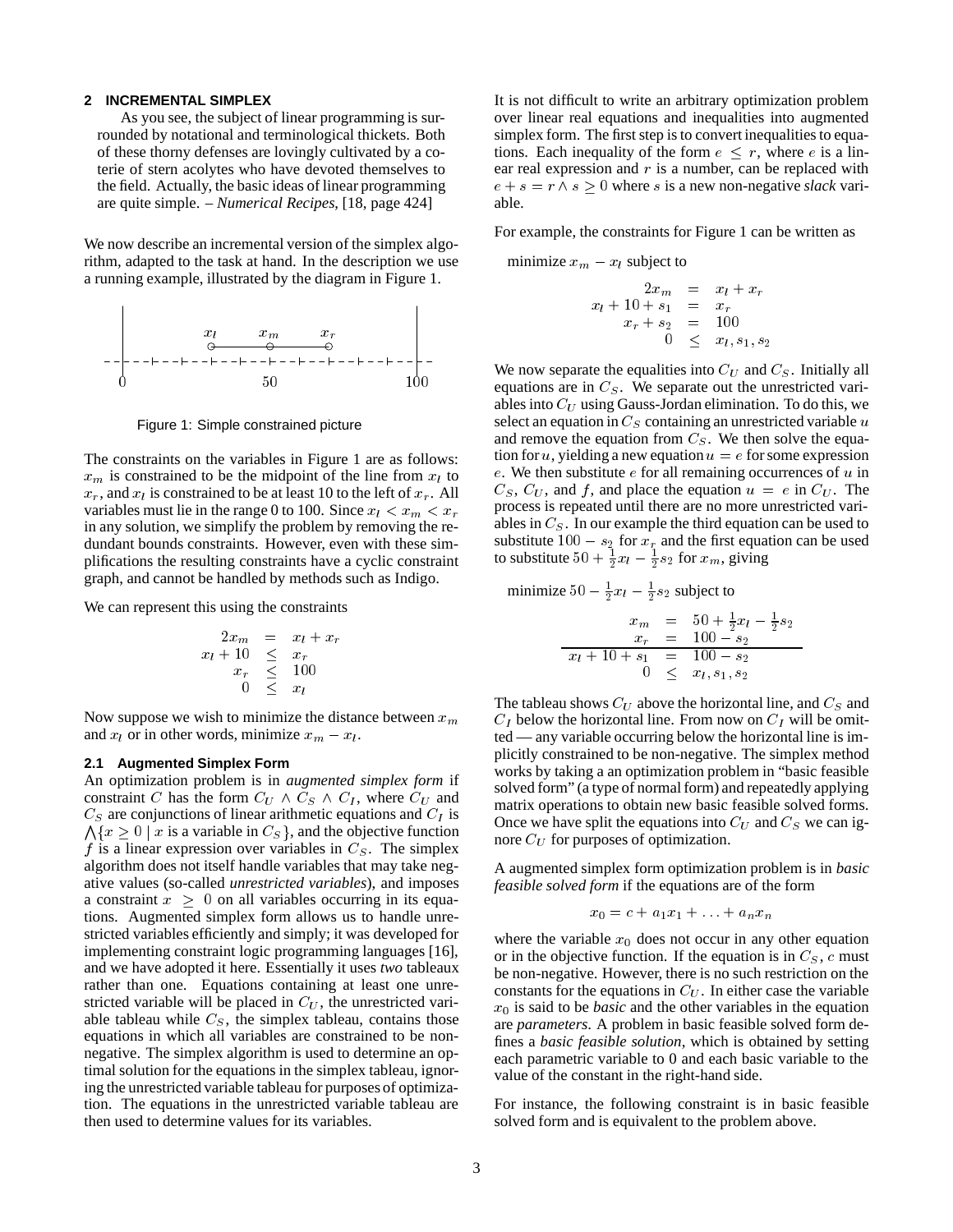minimize  $50 - \frac{1}{2}x_l + \frac{1}{2}s_2$  subject to

$$
\begin{array}{rcl}\nx_m & = & 50 + \frac{1}{2}x_l - \frac{1}{2}s_2 \\
x_r & = & 100 - s_2 \\
s_1 & = & 90 - x_l - s_2\n\end{array}
$$

The basic feasible solution corresponding to this basic feasible solved form is

$$
\{x_m \mapsto 50, x_r \mapsto 100, s_1 \mapsto 90, x_l \mapsto 0, s_2 \mapsto 0\}.
$$

The value of the objective function with this solution is 50.

#### **2.2 Simplex Optimization**

We now describe how to find an optimum solution to a constraint in basic feasible solved form. Except for the operations on the additional unrestricted variable tableau  $C_U$ , the material presented in this subsection is simply the second phase of the standard two-phase simplex algorithm.

The simplex algorithm finds the optimum by repeatedly looking for an "adjacent" basic feasible solved form whose basic feasible solution decreases the value of the objective function. When no such adjacent basic feasible solved form can be found, the optimum has been found. The underlying operation is called *pivoting*, and involves exchanging a basic and a parametric variable using matrix operations. Thus by "adjacent" we mean the new basic feasible solved form can be reached by performing a single pivot.

In our example, increasing  $x_l$  from 0 will decrease the value of the objective function. We must be careful as we cannot increase the value of  $x_l$  indefinitely as this may cause the value of some other basic non-negative variable to become negative. We must examine the equations in  $C<sub>S</sub>$ . The equation  $s_1 = 90 - x_l - s_2$  allows  $x_l$  to take at most a value of 90, as if  $x_l$  becomes larger than this, then  $s_1$  would become negative. The equations above the horizontal line do not restrict  $x_l$ , since whatever value  $x_l$  takes the unrestricted variables  $x<sub>m</sub>$  and  $x<sub>r</sub>$  can take a value to satisfy the equation. In general, we choose the most restrictive equation in  $C<sub>S</sub>$ , and use it to eliminate  $x_l$ . In the case of ties we arbitrarily break the tie. In this example the most restrictive equation is  $s_1 = 90 - x_1 - s_2$ . Writing  $x_l$  as the subject we obtain  $x_l = 90 - s_1 - s_2$ . We replace  $x_l$  everywhere by  $90 - s_1 - s_2$  and obtain

minimize  $5 + \frac{1}{2}s_1 + s_2$  subject to

$$
\begin{array}{rcl}\nx_m & = & 95 & -\frac{1}{2}s_1 & -s_2 \\
x_r & = & 100 & -s_2 \\
\hline\nx_l & = & 90 & -s_1 & -s_2\n\end{array}
$$

We have just performed a pivot, having moved  $s_1$  out of the set of basic variables and replaced it by  $x_l$ .

We continue this process. Increasing the value of  $s_1$  will increase the value of the objective. Note that decreasing  $s_1$ will also decrease the objective function value, but as  $s_1$  is constrained to be non-negative, it already takes its minimum value of <sup>0</sup> in the associated basic feasible solution. Hence we are at an optimal solution.

In general, the simplex algorithm applied to  $C_S$  is described as follows. We are given a problem in basic feasible solved form in which the variables  $x_1, \ldots, x_n$  are basic and the variables  $y_1, \ldots, y_m$  are parameters.

minimize 
$$
e + \sum_{j=1}^{m} d_j y_j
$$
 subject to  
\n
$$
\begin{aligned}\n\bigwedge_{i=1}^{n} x_i &= c_i + \sum_{j=1}^{m} a_{ij} y_j \wedge \\
\bigwedge_{i=1}^{n} x_i &\ge 0 \wedge \bigwedge_{j=1}^{m} y_j &\ge 0.\n\end{aligned}
$$

Select an entry variable  $y_J$  such that  $d_J < 0$ . (An entry variable is one that will enter the basis, i.e. it is currently parametric and we want to make it basic.) Pivoting on such a variable can only decrease the value of the objective function. If no such variable exists, the optimum has been reached. Now determine the exit variable  $x_I$ . We must choose this variable so that it maintains basic feasible solved form by ensuring that the new  $c_i$ 's are still positive after pivoting. This is achieved by choosing an  $x_I$  so that  $-c_I/a_{IJ}$  is a minimum element of the set

$$
\{-c_i/a_{iJ} \mid a_{iJ} < 0 \text{ and } 1 \le i \le n\}.
$$

If there were no i for which  $a_{iJ} < 0$  then we could stop since the optimization problem would be unbounded, and so would not have a minimum. This is not an issue in our context since our optimization problems will always have a lower bound of 0. We proceed to choose  $x_I$ , and pivot  $x_I$  out and replace it with  $y_J$  to obtain the new basic feasible solution. We continue this process until an optimum is reached.

#### **2.3 Incrementality: Adding a Constraint**

We now describe how to add the equation for a new constraint incrementally. This technique is also used in our implementations to find an initial basic feasible solved form for the original simplex problem, by starting from an empty constraint set and adding the constraints one at a time.

As an example, suppose we wish to ensure the additional constraint that the midpoint sits in the centre of the screen. This is represented by the constraint  $x_m = 50$ . If we substitute for each of the basic variables (only  $x_m$ ) in this constraint we obtain the equation  $45 - \frac{1}{2}s_1 - s_2 = 0$ . In order to add this constraint straightforwardly to the tableau we create a new non-negative variable <sup>a</sup> called an *artificial variable*. (This is simply an incremental version of the operation used in the first phase of the two-phase simplex algorithm.) We let  $a = 45 - \frac{1}{2}s_1 - s_2$  be added to the tableau (clearly this gives a tableau in basic feasible solved form) and then minimize the value of  $a$ . If  $a$  takes the value 0 then we have obtained a solution to the problem with the added constraint, and we can then eliminate the artificial variable altogether since it is a parameter (and hence takes the value 0). This is the case for our example; the resulting tableau is

$$
\begin{array}{rcl}\nx_m & = & 50 \\
x_r & = & 100 \quad -s_2 \\
x_l & = & 0 \quad +s_2 \\
s_1 & = & 90 \quad -2s_2\n\end{array}
$$

In general, to add a new required constraint to the tableau we first convert it to an augmented simplex form equation by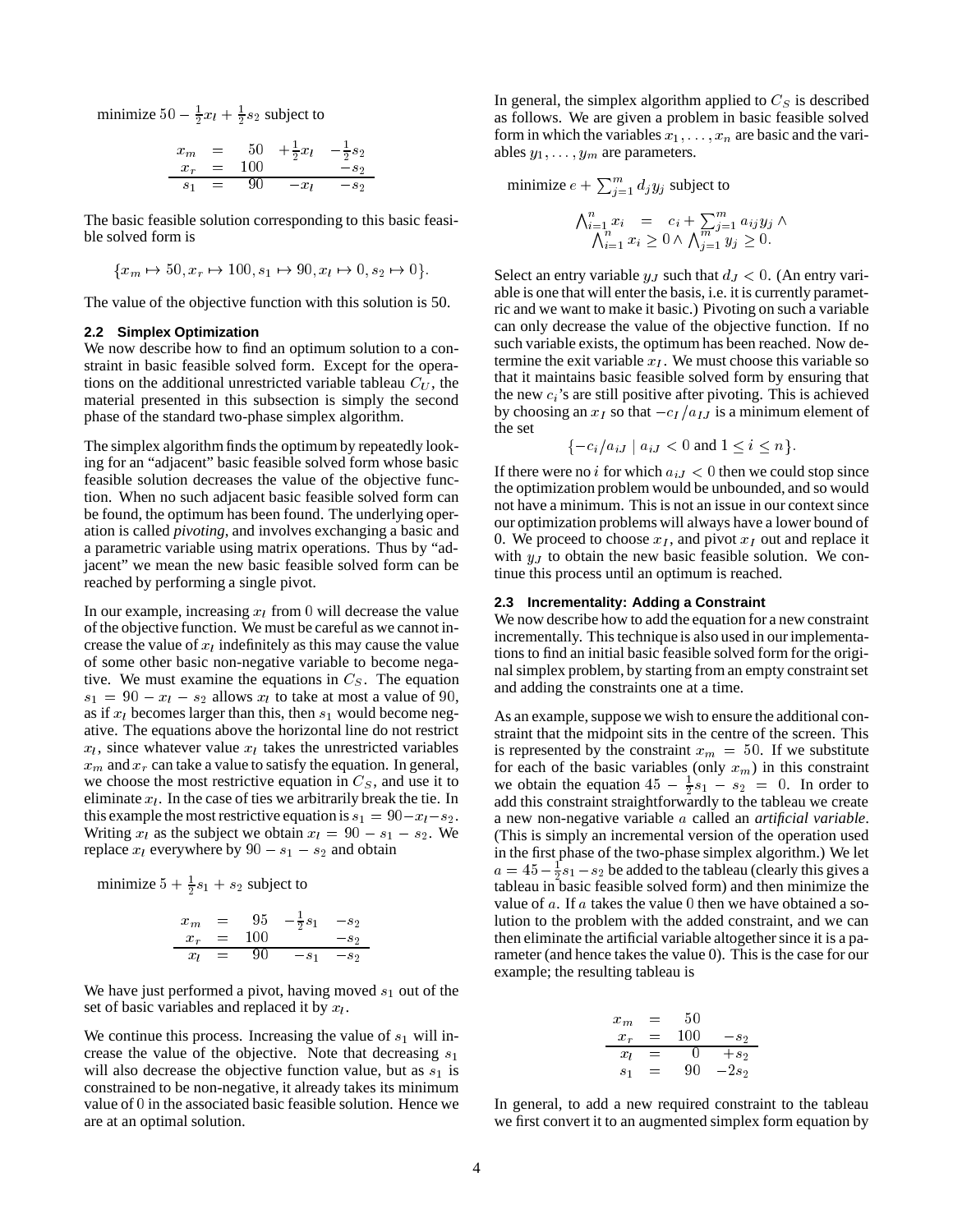adding slack variables if it is an inequality. Next, we use the current tableau to substitute out all the basic variables. This gives an equation  $e = c$  where e is a linear expression. If c is negative, we multiply both sides by  $-1$  so that the constant becomes non-negative. If <sup>e</sup> contains an unrestricted variable we use it to substitute for that variable and add the equation to the tableau above the line (i.e. to  $C_U$ ). Otherwise we create an non-negative artificial variable  $a$  and add the equation  $a = c - e$  to the tableau below the line (i.e. to  $C<sub>S</sub>$ ), and minimize  $c - e$ . If the resulting minimum is not zero then the constraints are unsatisfiable. Otherwise <sup>a</sup> is either parametric or basic. If  $\alpha$  is parametric, the column for it can be simply removed from the tableau. If it is basic, the row must have constant 0 (since we were able to achieve a value of 0 for our objective function, which is equal to a). If the row is just  $a = 0$ , it can be removed. Otherwise,  $a = 0 + bx + e$  where  $b \neq 0$ . We can then pivot  $x$  into the basis using this row and remove the column for <sup>a</sup>.

### **2.4 Incrementality: Removing a Constraint**

We also want a method for incrementally removing a constraint from the tableaux. After a series of pivots have been performed, the information represented by the constraint may not be contained in a single row, so we need a way to identify the constraint's influence in the tableaux. To do this, we use a "marker" variable that is originally present only in the equation representing the constraint. We can then identify the constraint's influence in the tableaux by looking for occurrences of that marker variable. For inequality constraints, the slack variable <sup>s</sup> added to make it an equality serves as the marker, since s will originally occur only in that equation. The equation representing a nonrequired equality constraint will have an error variable that can serve as a marker — see Section 2.5. For required equality constraints, we add a "dummy" nonnegative variable to the original equation to serve as a marker, which we never allow to enter the basis (so that it always has value 0). In our running example, then, to allow the constraint  $2x_m = x_l + x_r$  to be deleted incrementally we would add a dummy variable  $s_3$ , resulting in  $2x_m = x_l + x_r + s_3$ . The simplex optimization routine checks for these dummy variables in choosing an entry variable, and does not allow one to be selected. (For simplicity we didn't include this variable in the tableaux presented earlier.)

Consider removing the constraint that  $x_l$  is 10 to the left of  $x_r$ . The slack variable  $s_1$ , which we added to the inequality to make it an equation, records exactly how this equation has been used to modify the tableau. We can remove the inequality by pivoting the tableau until  $s_1$  is basic and then simply drop the row in which it is basic.

In the tableau above  $s_1$  is already basic, and so removing it simply means dropping the row in which it is basic, obtaining

$$
\begin{array}{rcl}\nx_m & = & 50 \\
x_r & = & 100 -s_2 \\
x_l & = & 0 +s_2\n\end{array}
$$

If we wanted to remove this constraint from the tableau before adding  $x_m = 50$  (i.e. the final tableau given in Section 2.2),  $s_1$  is a parameter. We make  $s_1$  basic by treating it as an entry

variable, determining the most restrictive equation, and using that equation to pivot  $s_1$  into the basis. (See [6] for details.) We then remove the row. Here the row  $x_l = 90 - s_1 - s_2$  is the most constraining equation. Pivoting to let  $s_1$  enter the basis, and then removing the row in which it is basic, we obtain

$$
\begin{array}{rcl}\nx_m & = & 50 & +\frac{1}{2}x_l & -\frac{1}{2}s_2 \\
x_r & = & 100 & -s_2\n\end{array}
$$

#### **2.5 Handling Non-Required Constraints**

Suppose the user wishes to edit  $x_m$  in the diagram and have  $x_l$  and  $x_r$  weakly stay where they are. This adds the nonrequired constraints  $x_m$  *edit*,  $x_l$  *stay*, and  $x_r$  *stay*. Suppose further that we are trying to move  $x_m$  to position 50, and that  $x_l$  and  $x_r$  are currently at 30 and 60 respectively. We are thus imposing the constraints strong  $x_m = 50$ , weak  $x_l = 30$ , and weak  $x_r = 60$ . There are two possible translations of these non-required constraints to an objective function, depending on the comparator used.

For locally-error-better or weighted-sum-better, we can simply add the errors of the each constraint to form an objective function. Consider the constraint  $x_m = 50$ . We define the error as  $|x_m - 50|$ . We need to combine the errors for each non-required constraint with a weight so we obtain the objective function  $s|x_m - 50| + w|x_l - 30| + w|x_r - 60|$ , where  $s$  and  $w$  are weights so that the strong constraint is always strictly more important than solving any combination of weak constraints, so that we find a locally-error-better or weightedsum-better solution. For the least-squares-better comparator the objective function is  $s(x_m - 50)^2 + w(x_l - 30)^2 +$  $w(x_r - 60)^2$ . In the presentation, we will use  $s = 1000$  and  $w = 1$ . (Cassowary actually uses symbolic weights and a lexicographic ordering, which ensures that strong constraints are always satisfied in preference to weak ones [6]. However, QOCA is not able to employ symbolic weights.)

Unfortunately neither of these objective functions is linear and hence the simplex method is not applicable directly. We now show how we can solve the problem using optimization algorithms based on the two alternate objective functions: *quasi-linear optimization* and *quadratic optimization*.

## **3 CASSOWARY: QUASI-LINEAR OPTIMIZATION**

Cassowary finds either locally-error-better or weighted-sumbetter solutions. Since every weighted-sum-better solution is also a locally-error-better solution [4]; the weighted-sum part of the optimization comes automatically from the manner in which the objective function is constructed.

For Cassowary both the edit and the stay constraints will be represented as equations of the form  $v = \alpha + \delta_v^+ - \delta_v^-$ , where  $\delta_v^+$  and  $\delta_v^-$  are non-negative variables representing the deviation of v from the desired value  $\alpha$ . If the constraint is satisfied both  $\delta_v^+$  and  $\delta_v^-$  will be 0. Otherwise  $\delta_v^+$  will be positive and  $\delta_v^-$  will be 0 if v is too big, or vice versa if v is too small. Since we want  $\delta_v^+$  and  $\delta_v^-$  to be 0 if possible, we make them part of the objective function, with larger coefficients for the error variables for stronger constraints.

Translating the constraints strong  $x_m = 50$ , weak  $x_l = 30$ , and weak  $x_r = 60$  that arise from the edit and stay constraints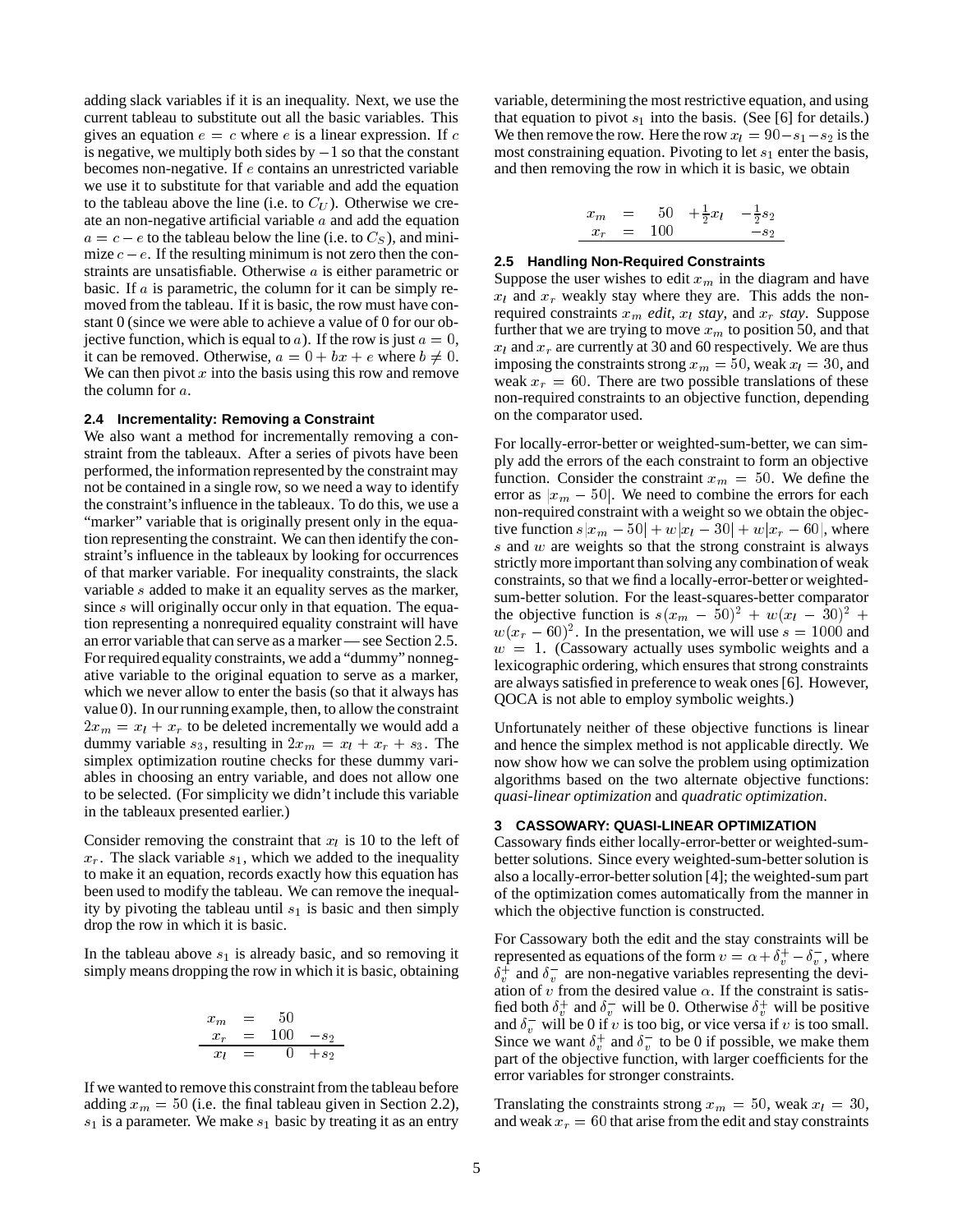we obtain:

$$
\begin{array}{rcl}\nx_m & = & 50 + \delta_{x_m}^+ - \delta_{x_m}^- \\
x_l & = & 30 + \delta_{x_l}^+ - \delta_{x_l}^- \\
x_r & = & 60 + \delta_{x_r}^+ - \delta_{x_r}^- \\
0 & \leq & \delta_{x_m}^+, \delta_{x_m}^-, \delta_{x_l}^+, \delta_{x_l}^-, \delta_{x_r}^+, \delta_{x_r}^-\n\end{array}
$$

The objective function to satisfy the non-required constraints can now be restated as

minimize  $1000\delta_{x_m}^+ + 1000\delta_{x_m}^- + \delta_{x_l}^+ + \delta_{x_l}^- + \delta_{x_r}^+ + \delta_{x_r}^-$ 

An optimal solution of this problem can be found using the simplex algorithm, and results in a tableau

minimize  $10 + 1002\delta_{x_m}^+ + 998\delta_{x_m}^- + 2\delta_{x_l}^- + 2\delta_{x_r}^-$  subject to

| $x_m$            |     |    | $x_m$              | $x_m$   |       |                         |             |
|------------------|-----|----|--------------------|---------|-------|-------------------------|-------------|
| $x_r$            |     |    | $x_{m}$            | $x_{m}$ |       |                         |             |
| $x_l$            | =   | 30 |                    |         | x     |                         |             |
| S <sub>1</sub>   | $=$ | 30 | $+2\delta_{x_m}^+$ | $x_m$   | x     | $\Delta \delta_{x_2}^-$ |             |
| $S_{2}$          | $=$ |    | $x_m$              | $x_m$   |       | $x_1$                   |             |
| $\delta_{x_r}^+$ |     |    | $2\delta_{x_m}^+$  | $x_m$   | $x_1$ | $x_l$                   | $\circ x_r$ |

This corresponds to the solution  $\{x_m \rightarrow 50, x_l \rightarrow 30\}$  $x_r \mapsto 70$  illustrated in Figure 1. Notice that the weak constraint on  $x_r$  is not satisfied.

**3.1 Incrementality: Resolving the Optimization Problem** Now suppose the user moves the mouse (which is editing  $x_m$ ) to  $x = 60$ . We wish to solve a new problem, with constraints strong  $x_m = 60$ , and weak  $x_l = 30$  and weak  $x_r = 70$  (so that  $x_l$  and  $x_r$  should stay where they are if possible). There are two steps. First, we modify the tableau to reflect the new constraints we wish to solve. Second, we resolve the optimization problem for this modified tableau.

Let us first examine how to modify the tableau to reflect the new values of the stay constraints. This will not require reoptimizing the tableau, since we know that the new stay constraints are satisfied exactly. Suppose the previous stay value for variable v was  $\alpha$ , and in the current solution v takes value  $\beta$ . The current tableau contains the information that  $v =$  $\alpha + \delta_v^+ - \delta_v^-$ , and we need to modify this so that instead  $v = \beta + \delta_v^+ - \delta_v^-$ . There are two cases to consider: (a) both  $\delta_v^+$  and  $\delta_v^-$  are parameters, or (b) one of them is basic.

In case (a) v must take the value  $\alpha$  in the current solution since both  $\delta_v^+$  and  $\delta_v^-$  take the value 0 and  $v = \alpha + \delta_v^+ - \delta_v^-$ . Hence  $\beta = \alpha$  and no changes need to be made.

In case (b) assume without loss of generality that  $\delta_v^+$  is basic. In the original equation representing the stay constraint, the coefficient for  $\delta_v^+$  is the negative of the coefficient for  $\delta_v^-$ . Since these variables occur in no other constraints, this relation between the coefficients will continue to hold as we perform pivots. In other words,  $\delta_v^+$  and  $\delta_v^-$  come in pairs: any equation that contains  $\delta_v^+$  will also contain  $\delta_v^-$  and vice versa. Since  $\delta_v^+$  is assumed to be basic, it occurs exactly once in an equation with constant  $c$ , and further this equation also contains the only occurrence of  $\delta_v^-$ . In the current solution  $\{v \mapsto$  $\beta, \delta_v^+ \mapsto c, \delta_v^- \mapsto 0$ , and since the equation  $v = \alpha + \delta_v^+ - \delta_v^-$ 

holds,  $\beta = \alpha + c$ . To replace the equation  $v = \alpha + \delta_v^+ - \delta_v^$ by  $v = \beta + \delta_v^+ - \delta_v^-$  we simply need to replace the constant c in this row by 0. Since there are no other occurrences of  $\delta_v^+$ and  $\delta_v^-$  we have replaced the old equation with the new.

For our example, to update the tableau for the new values for the stay constraints on  $x_l$  and  $x_r$  we simply set the constant of last equation (the equation for  $\delta_{x_r}^+$ ) to 0.

Now let us consider the edit constraints. Suppose the previous edit value for v was  $\alpha$ , and the new edit value for v is  $\beta$ . The current tableau contains the information that  $v = \alpha + \delta_v^+ - \delta_v^-$ , and again we need to modify this so that instead  $v = \beta + \delta_v^+ - \delta_v^-$ . To do so we must replace every occurrence of  $\delta_v^+ - \delta_v^-$  by  $\beta - \alpha + \delta_v^+ - \delta_v^-$ , taking proper account of the coefficients of  $\delta_v^+$  and  $\delta_v^-$ . (Again, remember that  $\delta_v^+$  and  $\delta_v^-$  come in pairs.)

If either of  $\delta_v^+$  and  $\delta_v^-$  is basic, this simply involves appropriately modifying the equation in which they are basic. Otherwise, if both are non-basic, then we need to change every equation of the form

$$
x_i = c_i + a'_v \delta_v^+ - a'_v \delta_v^- + e
$$

 $x_i = c_i + a_{i}(p - \alpha) + a_{i}(o_{i} - a_{i}(o_{i} + e_{i}))$ Hence modifying the tableau to reflect the new values of edit

and stay constraints involves only changing the constant values in some equations. The modifications for stay constraints always result in a tableau in basic feasible solved form, since it never makes a constant become negative. In contrast the modifications for edit constraints may not.

To return to our example, suppose we pick up  $x_m$  with the mouse and move it to 60. Then we have that  $\alpha = 50$  and  $\beta = 60$ , so we need to add 10 times the coefficient of  $\delta_{r}^{+}$ to the constant part of every row. The modified tableau, after the updates for both the stays and edits, is

minimize  $20 + 1002\delta_{x_m}^+ + 998\delta_{x_m}^- + 2\delta_{x_l}^- + 2\delta_{x_r}^-$  subject to

| $x_m$            |     |    | $x_m$                | $x_m$ |                |       |         |
|------------------|-----|----|----------------------|-------|----------------|-------|---------|
| $x_r$            |     |    |                      |       |                |       |         |
| $x_I$            | —   | 30 |                      |       |                |       |         |
| S <sub>1</sub>   | $=$ | 50 | $20_{x_m}^{\dagger}$ | $x_m$ |                |       |         |
| $S_{2}$          |     |    | $x_m$                | $x_m$ |                |       |         |
| $\delta_{x_r}^+$ |     |    | $x_m$                | $x_m$ | $\overline{x}$ | $x_1$ | $x_{r}$ |

Clearly it is feasible and already in optimal form, and so we have incrementally resolved the problem by simply modifying constants in the tableaux. The new tableaux give the solution  $\{x_m \mapsto 60, x_l \mapsto 30, x_r \mapsto 90\}$ . So sliding the midpoint rightwards has caused the right point to slide rightwards as well, but twice as far. The resulting diagram is shown at the top of Figure 2.

Suppose we now move  $x_m$  from 60 to 90. The modified tableau is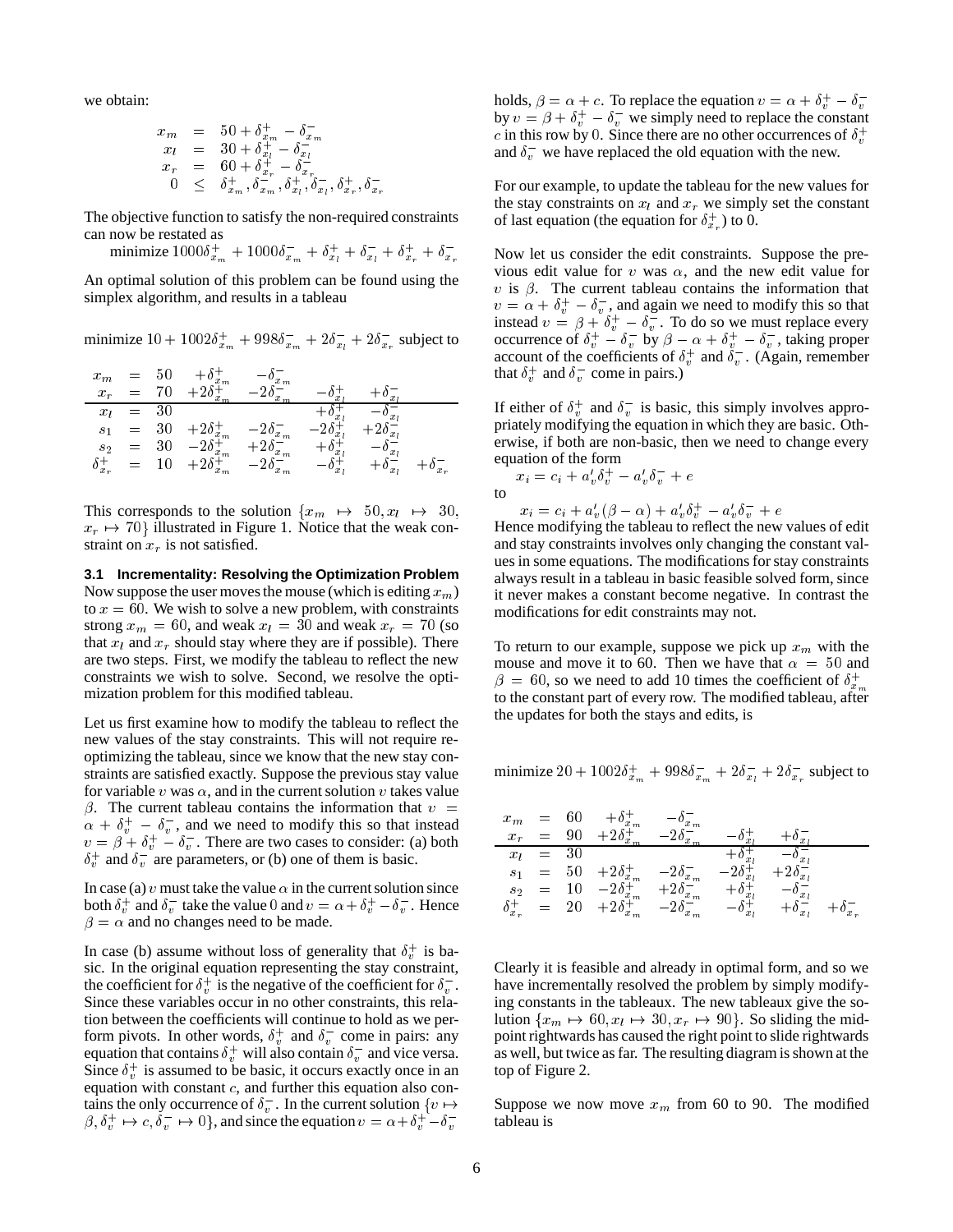

Figure 2: Resolving the constraints

minimize  $60 + 1002\delta_{x_m}^+ + 998\delta_{x_m}^- + 2\delta_{x_t}^- + 2\delta_{x_r}^-$  subject to  $\cdots$ 

| $x_m$          |  | $x_m$                   | $x_m$ |       |                  |         |
|----------------|--|-------------------------|-------|-------|------------------|---------|
| $x_r$          |  |                         |       |       |                  |         |
| $x_l$          |  |                         |       |       |                  |         |
| S <sub>1</sub> |  | $-2\delta_{x_m}^+$      | $x_m$ |       |                  |         |
| s <sub>2</sub> |  | $x_m$                   | $x_m$ |       | $\boldsymbol{x}$ |         |
| $\delta_{x_r}$ |  | $-2\delta_x^+$<br>$x_m$ | $x_m$ | $x_l$ | $x_1$            | $x_{r}$ |

The tableau is no longer in basic feasible solved form, since the constant of the row for  $s_2$  is negative, even though  $s_2$  is supposed to be non-negative.

Thus, in general, after updating the constants for the edit constraints, the simplex tableau  $C_S$  may no longer be in basic feasible solved form, since some of the constants may be negative. However, the tableau is still in basic form, so we can still read a solution directly from it. And since no coefficient has changed, in particular in the optimization function, the resulting tableau reflects an optimal but not feasible solution.

We need to find a feasible and optimal solution. We could do so by adding artificial variables (as we did when adding a constraint), optimizing the sum of the artificial variables to find an initial feasible solution, and then reoptimizing the original problem. But we can do much better. The process of moving from an optimal and infeasible solution to an optimal and feasible solution is exactly the dual of normal simplex algorithm, where we progress from a feasible and non-optimal solution to feasible and optimal solution. Hence we can use the *dual simplex algorithm* to find a feasible solution while staying optimal.

Solving the dual optimization problem starts from an infeasible optimal tableau of the form

minimize 
$$
e + \sum_{j=1}^{m} d_j y_j
$$
 subject to  
\n
$$
\bigwedge_{i=1}^{n} x_i = c_i + \sum_{j=i}^{m} a_{ij} y_j
$$

where some  $c_i$  may be negative for rows with non-negative basic variables (infeasibility) and each  $d_j$  is non-negative (optimality).

The dual simplex algorithm selects an exit variable by finding a row I with non-negative basic variable  $x_I$  and negative constant  $c_I$ . The entry variable is the variable  $y_J$  such that the ratio  $d_J/a_{IJ}$  is the minimum of all  $d_j/a_{Ij}$  where  $a_{Ij}$  is positive. This ensures that when pivoting we stay at an optimal solution. The pivot, replacing  $y_j$  by

 $-1/u_{Ij}(-x_I + c_I + 2j=1, j \neq J} u_{Ij}y_j)$ <br>is performed as in the (primal) simplex algorithm.

Continuing the example above we select the exit variable  $s_2$ , the only non-negative basic variable for a row with negative constant. We find that  $\delta_{x_l}^+$  has the minimum ratio since its coefficient in the optimization function is 0, so it will be the entry variable. Replacing  $\delta_{x_l}^+$  everywhere by  $50 + s_2 + 2\delta_{x_m}^+$  –  $2\delta_{x_m}^- + \delta_{x_l}^+$  we obtain the tableau

minimize  $30060 + 1002\delta_{x_m}^+ + 998\delta_{x_m}^- + 2\delta_{x_l}^- + 2\delta_{x_r}^-$  subject to

| $x_m$            | $=$     |     |         | $x_m$                       | $x_m$ |                       |         |
|------------------|---------|-----|---------|-----------------------------|-------|-----------------------|---------|
| $x_r$            | $=$     | 100 | $- s_2$ |                             |       |                       |         |
| $x_l$            | $=$ $-$ | ጸበ  | $+s2$   | $+2\delta_{x_m}^+$          | $x_m$ |                       |         |
| S <sub>1</sub>   | $=$     | 110 | $-2s_2$ | $+2\delta_{r}^{+}$<br>$x_m$ | $x_m$ |                       |         |
| $\delta_{x_l}^+$ | $=$     | 50  | $+ s_2$ | $+2\delta_{x_m}^+$          | $x_m$ | $-\delta_{x_{l}}^{-}$ |         |
| $\delta_{x_r}^+$ | $=$     |     | $-s2$   |                             |       |                       | $x_{r}$ |

The tableau is feasible (and of course still optimal) and represents the solution  $\{x_m \mapsto 90, x_r \mapsto 100, x_l \mapsto 80\}$ . So by sliding the midpoint further right, the rightmost point hits the wall and the left point slides right to satisfy the constraints. The resulting diagram is shown at the bottom of Figure 2.

To summarize, incrementally finding a new solution for new input variables involves updating the constants in the tableaux to reflect the updated stay constraints, then updating the constants to reflect the updated edit constraints, and finally reoptimizing if needed. In an interactive graphical application, when using the dual optimization method typically a pivot is only required when one part first hits a barrier, or first moves away from a barrier. The intuition behind this is that when a constraint first becomes unsatisfied, the value of one of its error variables will become non-zero, and hence the variable will have to enter the basis; when a constraint first becomes satisfied, we can move one of its error variables out of the basis.

In the example, pivoting occurred when the right point  $x_r$ came up against a barrier. Thus, if we picked up the midpoint  $x_m$  with the mouse and smoothly slid it rightwards, 1 pixel every screen refresh, only one pivot would be required in moving from 50 to 95. This illustrates why the dual optimization is well suited to this problem and leads to efficient resolving of the hierarchical constraints.

## **4 QOCA: QUADRATIC OPTIMIZATION**

Another useful way of comparing solutions to constraint hierarchies is least-squares-better, in which case we are interested in solving optimization problems of the following form, referred to as  $QP$ :

minimize  $f$  subject to  $C$ where  $f = \sum_{i=1}^{n} w_i (x_i - d_i)^2$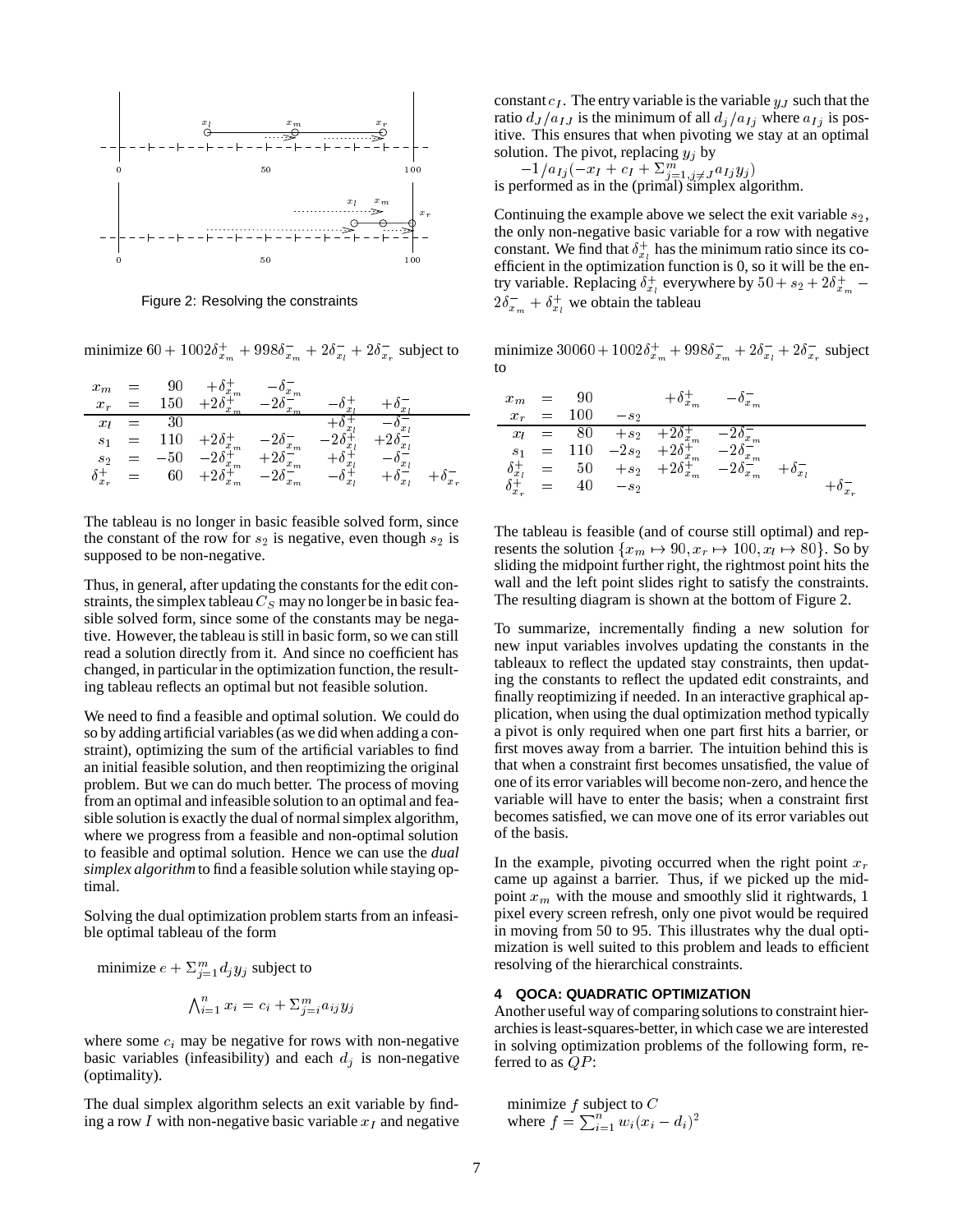The variables are  $x_1, \ldots, x_n$ , and C is the set of required constraints. The desired value for variable  $x_i$  is  $d_i$ , and the "weight" associated with that desire (which should reflect the hierarchy) is  $w_i$ .

This problem is a type of *quadratic programming* in which a quadratic optimization function is minimized with respect to a set of linear arithmetic equality and inequality constraints. In particular, since the optimization function is a sum of squares, the problem is an example of *convex* quadratic programming, meaning that the local minimum is also the global minimum. This is fortunate, since convex quadratic programming has been well-studied and efficient methods for solving these problems are well-known in the operations research community.

#### **4.1 Active Set Method**

Our implementation of QOCA uses the *active set method* [8] to solve the convex quadratic programming problem. This method is an iterative technique for solving constrained optimization problems with inequality constraints. It is reasonably robust and quite fast, and is the method of choice for medium scale problems consisting of up to 1000 variables and constraints.

The key idea behind the algorithm is to solve a sequence of constrained optimization problems  $O_0$ , ...,  $O_t$ . Each problem minimizes  $f$  with respect to a set of equality constraints,  $A$ , called the *active set*. The active set consists of the original equality constraints plus those inequality constraints that are "tight," in other words, those inequalities that are currently required to be satisfied as equalities. The other inequalities are ignored for the moment.

Essentially, each optimization problem  $O_i$  can be treated as an unconstrained quadratic optimization problem, denoted by  $U_i$ . To obtain  $U_i$ , we rewrite the equality constraints in  $O_i$  in basic feasible solved form, and then eliminate all basic variables in the objective function  $f$ . The optimal solution is the point at which all of the partial derivatives of <sup>f</sup> equal zero. The problem  $U_i$  can be solved easily, since we are dealing with a convex quadratic function  $f$  and so its derivatives are linear. As a result, to solve  $U_i$  we need only solve a system of linear equations over unconstrained variables.

In more detail, in the active set method, we assume at each stage that a feasible initial guess  $\mathbf{x}_0 = (x_1, \dots, x_n)^T$  is available, as well as the corresponding active set  $A$ . Assume that we have just solved the optimization problem  $O_0$ , and let its solution be  $x_0^*$ . We face the following two possibilities when determining the new approximate solution  $x_1$ .

- 1.  $x_0^*$  is feasible with respect to the constraints in  $O_0$  but it violates some inequality constraints in  $QP$  that are not in the current active set A. In this case, a scalar  $\alpha \in [0, 1]$ is selected, such that it is as large as possible and the point  $\mathbf{x}_0 + \alpha (\mathbf{x}_0^* - \mathbf{x}_0)$  is feasible. This point is taken as the new approximate solution  $x_1$ , and the violated constraints are added to the active set, giving rise to a new optimization problem  $O_1$ .
- 2.  $\mathbf{x}_0^*$  is feasible with respect to the original problem  $QP$ . It is

directly taken as the new approximate solution  $x_1$  and we test to see it is also optimal  $QP$ . This requires us to check if there exists a direction s at  $x_1$ , such that a feasible incremental step along s reduces  $f$ . If such direction s exists, then one constraint is taken out of the active set  $A$  to generate the direction <sup>s</sup>, which results in a new optimization problem  $O_1$ . If no such direction exists we are finished since  $x_1$  is both feasible and optimal.

If the active set is modified, the whole process is repeated until the optimal solution is reached.

Consider our working example with the weak constraints that  $x_m = 50$ ,  $x_l = 30$  and  $x_r = 70$ . This gives rise to the minimization problem  $QP_1$  :

minimize  $f_1 = (x_m - 50)^2 + (x_l - 30)^2 + (x_r - 70)^2$ subject to

| (1) | $2x_m$ |        | $-x_l$ $-x_r$ | $\equiv$ |             |
|-----|--------|--------|---------------|----------|-------------|
| (2) |        | $-x_l$ | $+x_r$ $\geq$ |          | 10          |
| (3) |        |        | $-x_r$        |          | $\geq -100$ |
| (4) |        | $x_l$  |               | ➢        | 0           |

Although it is obvious that  $x_m = 50, x_l = 30, x_r = 70$  or  $\mathbf{x}^* = (50, 30, 70)^T$  is the optimal solution, it is still instructive to see how the active set method computes this. The initial guess and active set are read from the augmented simplex form tableux. We start with an initial guess  $x_m = 50, x_l = 0$ ,  $x_r = 100$ , i.e.  $\mathbf{x}_0 = (50, 0, 100)^T$ , and constraints 1, 3 and 4 are active. Thus  $\mathcal{A}_0^{(1)} = \{1, 3, 4\}$  is the initial active set. The equality constrained optimization problem  $O_0^{(1)}$  is therefore

minimize  $f_1$  subject to

$$
\begin{array}{rcl}\n2x_m & -x_l & -x_r & = & 0 \\
& -x_r & = & -100 \\
x_l & = & 0\n\end{array}
$$

The problem  $O_0^{(1)}$  has only one feasible solution  $x_m = 50$ ,  $x_l = 0, x_r = 100$ , so it is also the optimal solution, denoted by  $x_0^*$ . Next we check if  $x_0^*$  is the optimal solution to the problem  $QP_1$ . Constraint 4 forces  $x_l$  to take the value 0 in  $x_0^*$ . However, the value of the objective function  $f_1$  can be reduced if  $x_l$  is increased. Thus the 4th constraint  $x_l \geq 0$  can be moved out of the active set in order to further reduce the value of  $f_1$ . This gives  $x_1 = x_0^*$  as the new approximate solution,  $A_1^{(1)} = \{1,3\}$  as the active set and the optimization problem  $O_1^{(1)}$  as

minimize  $f_1$  subject to

$$
\begin{array}{rcl}\n2x_m & -x_l & -x_r & = & 0 \\
-x_r & = & -100\n\end{array}
$$

To solve  $O_1^{(1)}$ , we rewrite the constraints in  $O_1^{(1)}$  to a basic feasible solved form  $x_r = 100 \wedge x_l = 2x_m - 100$ , and then eliminate basic variables in the function  $f_1$ . This results in the following unconstrained optimization problem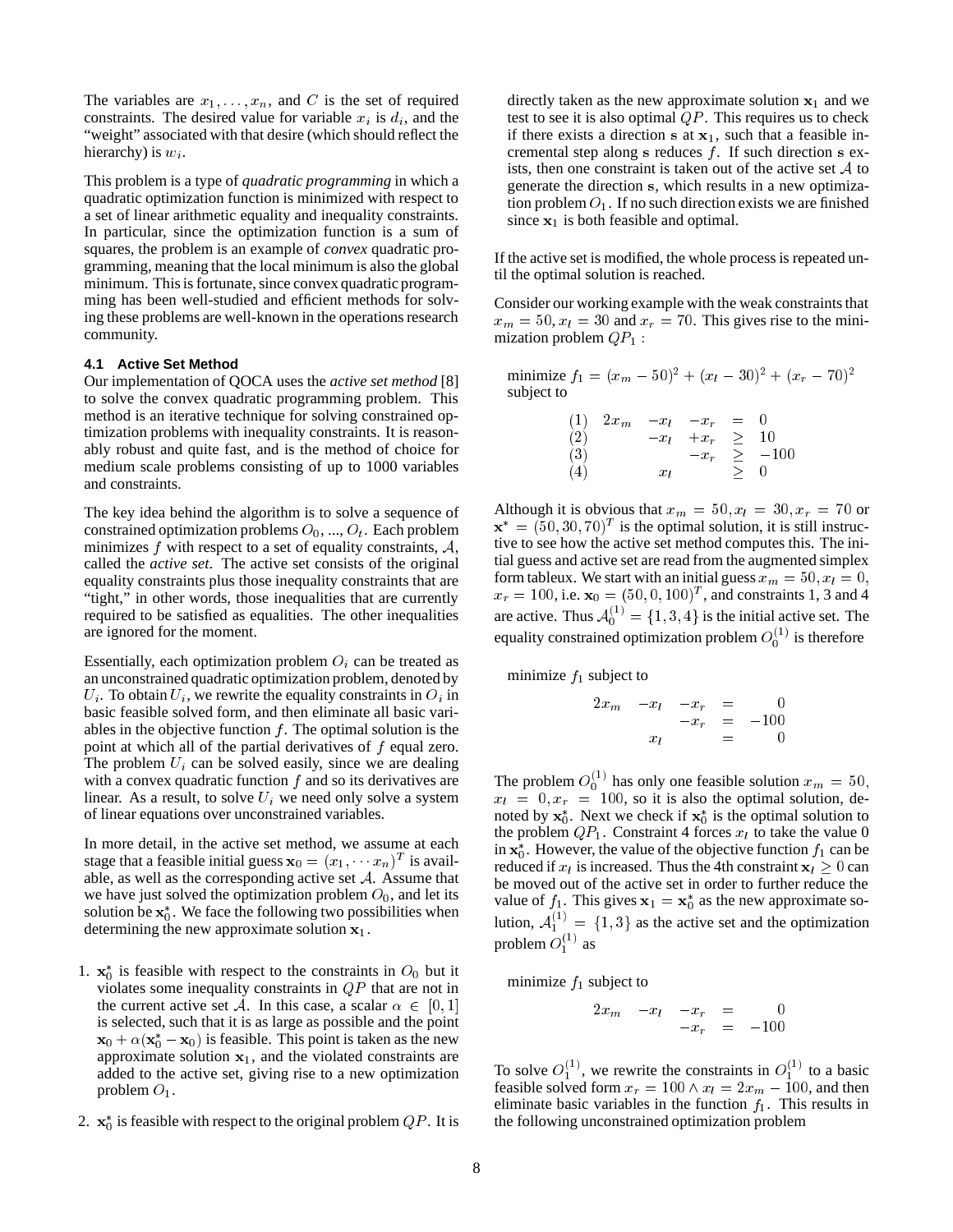minimize  $(x_m - 50)^2 + (2x_m - 100 - 30)^2 + (100 - 70)^2$ 

Setting the derivative to be zero we obtain

$$
2(x_m - 50) + 2 \times 2(2x_m - 130) = 0.
$$

Solving this together with the constraint in  $O_1^{(1)}$ , the optimal solution of  $O_1^{(1)}$  is found to be  $x_1^* = (62, 24, 100)^T$ . It is easy to verify that  $x_1^*$  is still feasible. Similarly to the case for  $x_0^*$ , in  $x_1^*$   $x_r$  is forced to take the value 100 because of the 3rd constraint, yet the function value  $f_1$  can be reduced if  $x_r$  is decreased. So the 3rd constraint  $-x_r \ge -100$  is moved out of the active set. We now have the new approximate solution  $x_2 = x_1^*$ , the active set  $A_2^{(1)} = \{1\}$  and the optimization problem  $O_2^{(1)}$ :

minimize  $f_1$  subject to  $2x_m - x_l - x_r = 0$ .

To solve this problem, we repeat the same procedure as for solving  $O_1^{(1)}$ . The solution to this problem satisfies the equations:

$$
2(xm - 50) + 2 \times 2(2xm - xl - 70) = 0 2(xl - 30) + 2(2xm - xl - 70) = 0 (1)
$$

These together with the constraint in  $O_2^{(1)}$  have the solution  $\mathbf{x}^* = (50, 30, 70)^T$ . This is the optimal solution to  $O_2^{(1)}$  and is also the optimal solution to the original problem  $Q\bar{P}_1$ .



Figure 3: Resolving the constraints using QOCA

Now imagine that we have started to manipulate the diagram. We have the weak constraints that  $x_l = 30$  and  $x_r = 70$ and the strong constraint that  $x_m = 60$ . Reflecting this, we change the first term in the function  $f_1$  to be  $1000(x_m-60)^2$ , denote it as  $f_2$  and the corresponding optimization problem as  $QP_2$ . Starting from  $\mathbf{x}_0 = (50, 30, 70)^T$ , which is the optimal solution to  $QP_1$ , an equality constrained problem  $O_0^{(2)}$  is formed.  $O_0^{(2)}$  is the same as  $O_2^{(1)}$ , except that they have different objective functions. The solution to  $O_0^{(2)}$  satisfies similar linear equations to those of (1). These can be obtained by replacing the term  $2(x_m - 50)$  in the first equation of (1) by  $1000(x_m - 60)$  reflecting the change in the objective function. A solved form for these equations is

$$
\begin{array}{rcl}\nx_m & = & \frac{500}{501} \times 60 + \frac{50}{501} \\
x_l & = & x_m - 20\n\end{array} \tag{2}
$$

which leads to the optimal solution for both  $O_0^{(2)}$  and  $QP_2$ as  $x_m = 59.98, x_l = 39.98, x_r = 79.98$ . (The exact leastsquares-better solution is actually  $x_m = 60, x_l = 40, x_r =$ <sup>80</sup>. With quadratic optimization the strong constraints don't

To modify the active set method so that it is incremental for resolving, we observe that changing the desired variable values only changes the optimization function  $f$ . Thus we can reuse the active set from the last resolve and reoptimize with respect to this. In most cases the active set does not change, and so we are done. Otherwise we proceed as above.

For example, if we now move  $x_m$  from 60 to 90, we change the objective function again, but need only change the desired values and can keep the weights the same as they are in  $f_2$ , e.g. in the new objective function  $f_3$ , the variable  $x_m$ has a new desired value 90. The corresponding optimization problem is referred to as  $QP_3$ . To solve this problem, the *resolve* procedure makes use of the information from the previous solve  $QP_2$ , while applying the active set method to  $QP_3$ . When resolving, it is important to notice that, if we start from the solution for the previous problem  $QP_2$ , i.e.  $x_0$  =  $(59.98, 39.98, 79.98)^T$ , then the solution to the corresponding equality constrained problem  $O_0^{(3)}$ ,

minimize  $f_3$  subject to  $2x_m - x_l - x_r = 0$ ,

can be easily obtained. In fact, one can just replace the desired value 60 for  $x_m$  in (2) by its new desired value 90, which leads to the optimal solution to  $O_3^{(0)}$  as  $x_0^*$  =  $(89.9202, 69.9202, 109.9202)^T$ . If the desired value does not change too much, it is quite likely that  $x_0^*$  is also optimal for  $QP_3$ . Unfortunately, this is not the case for this example, since  $x_0^*$  violates the 3rd constraint  $-x_r \ge -100$ . Choosing  $\alpha \in [0, 1]$  to be as big as possible while still ensuring that  $\mathbf{x}_1 = \mathbf{x}_0 + \alpha(\mathbf{x}_0^* - \mathbf{x}_0)$  is feasible, we have  $\alpha = 0.6687$  and  $x_1 = x_0 + \alpha (x_0^* - x_0)$  as the new approximate solution, at which the 3rd constraint becomes active. By solving the corresponding equality constrained problem  $Q_1^{(3)}$ ,

minimize  $f_3$  subject to  $2x_m - x_l - x_r = 0, -x_r = -100$ ,

the optimal solution to  $QP_3$  is found to be  $x_m = 89.9003$ ,  $x_l = 79.8007, x_r = 100.$ 

Figure 3 shows the effect of moving the horizontal line with the least squares comparator. With this comparator the line moves right maintaining the same length until it hits the right boundary, at which point it starts to compress. This contrasts with the behaviour of the locally-error-better comparator in which the line grew until it bumped against the side.

## **5 EMPIRICAL EVALUATION**

Our algorithms for incremental addition and deletion of equality and inequality constraints and for solving and resolving for the least-square comparator using the QOCA algorithm have been implemented as part of the QOCA C++ constraint solving toolkit. The results are very satisfactory.